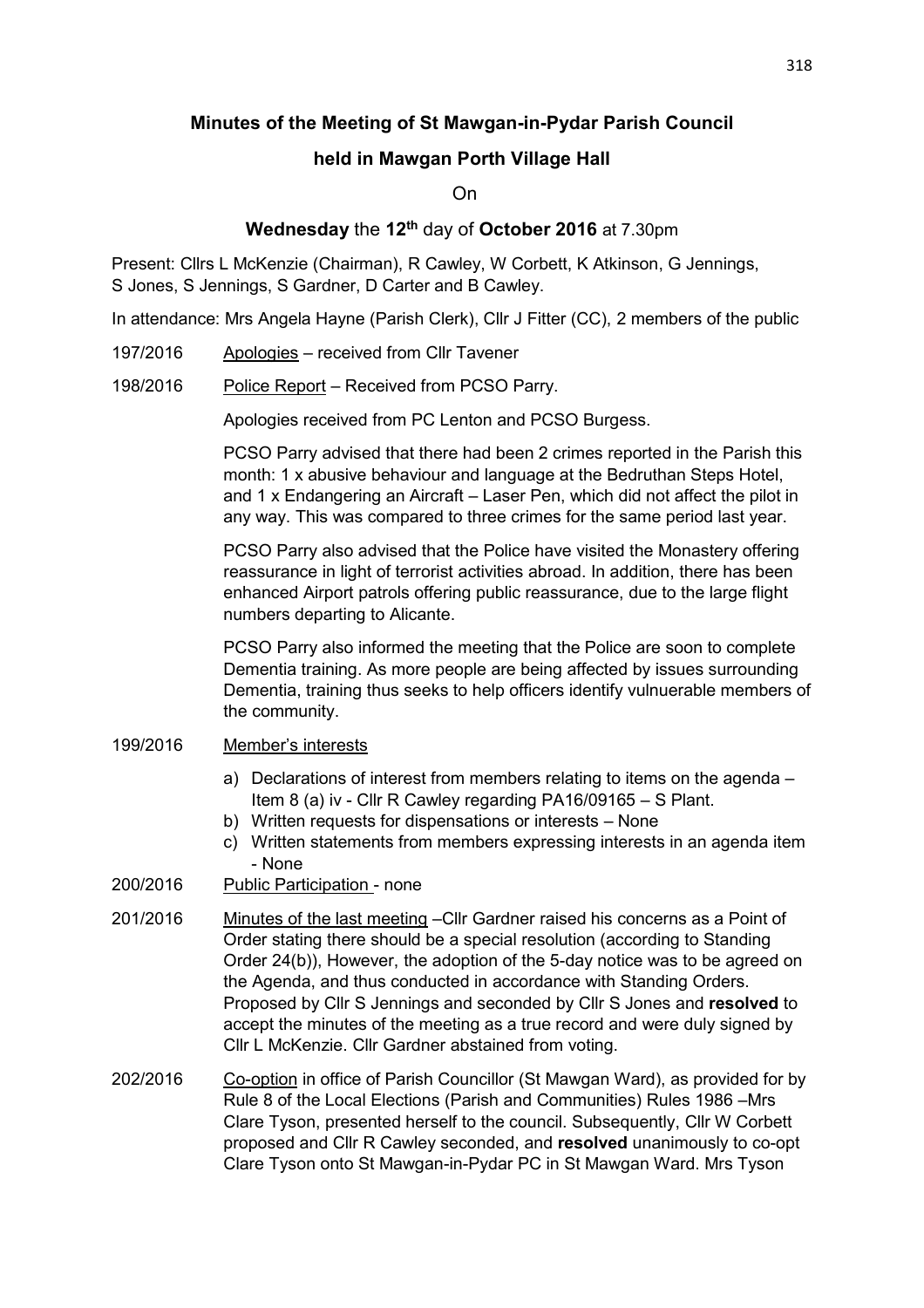duly signed a Declaration of Acceptance of Office, and was invited to join the council to take a full part in the business of the council.

- 203/2016 Clerk's report The report had been circulated prior to the meeting. Cllr S Jennings highlighted the missing sign at Tregurrian has still not been replaced. Action by Clerk.
- 204/2016 Planning New applications to discuss and decide on response to Cornwall Council.
	- i **PA16/08458** Applicant Mr Jeff Smith Travelsmith Holidays Ltd. Proposal: Removal of condition 2 in respect of C2/01/01430 (change of use from hotel to 5 self-contained units for holiday letting purposes) to allow unrestricted holiday use. Location: Bluebay Apartments. Cllr W Corbett proposed and Cllr K Atkinson seconded and was **resolved** to raise no objection subject to the removed condition being replaced by the standard 'holiday use only' condition.
	- ii **PA16/08435** Applicant Mr & Mrs D Rimmington. Proposal: Proposed extensions and remodelling with associated works. Location: Pen-Y-Mor, Tredragon Road, Mawgan Porth and **resolved** to defer to allow further discussion with the case officer over the proposed elevations some of which may not assimilate well into the street scene. The PC will ask for one of the Council 'design specialists' to be consulted.
	- iii **PA16/07180** Applicant: W Schofield. Proposal: The rounding off of the settlement through the construction of two single dwelling houses. Location: Land Off B3276 Trenance, Mawgan Porth. Cllr S Jones proposed and Cllr S Jennings seconded and **resolved** to object to this application for the following reasons: the proposed dwellings are outside the existing Development Envelope for Trenance and therefore the application is contrary to Policy 3 of the current Development Plan. Moreover, the PC does not consider the proposal to be 'rounding off' under the emerging Cornwall Local Plan as this should not 'visually extend building into the open countryside.' Cllr Gardner abstained.

Cllr R Cawley left the meeting at this juncture

 Iv **PA16/09165** – Applicant: Mr Simon Plant. Proposal: Tree works to fell trees subject to a TPO. Location: Canakey, Lanvean, St Mawgan. It was **resolved** not to comment upon this application the PC being content to rely upon the advice of Cornwall Council's tree officer.

Cllr R Cawley returned to the meeting.

- 205/2016 Any other planning applications received from Cornwall Council by the time of the meeting. None received.
- 206/2016 Advices and decisions by Cornwall Council circulated prior to meeting.
	- i. **PA16/00907 REFUSED** Applicant: Mr R Bayliss. Proposal: Erection of a detached dwelling. Location: Land at Trenance At OS Grid Ref 185012 67780, Trenance, Mawgan Porth.
	- ii. **PA16/02316/PREAPP Closed advice given.** Applicant: Cassa Miller. Proposal: Pre-application advice for erection of one dwelling on disused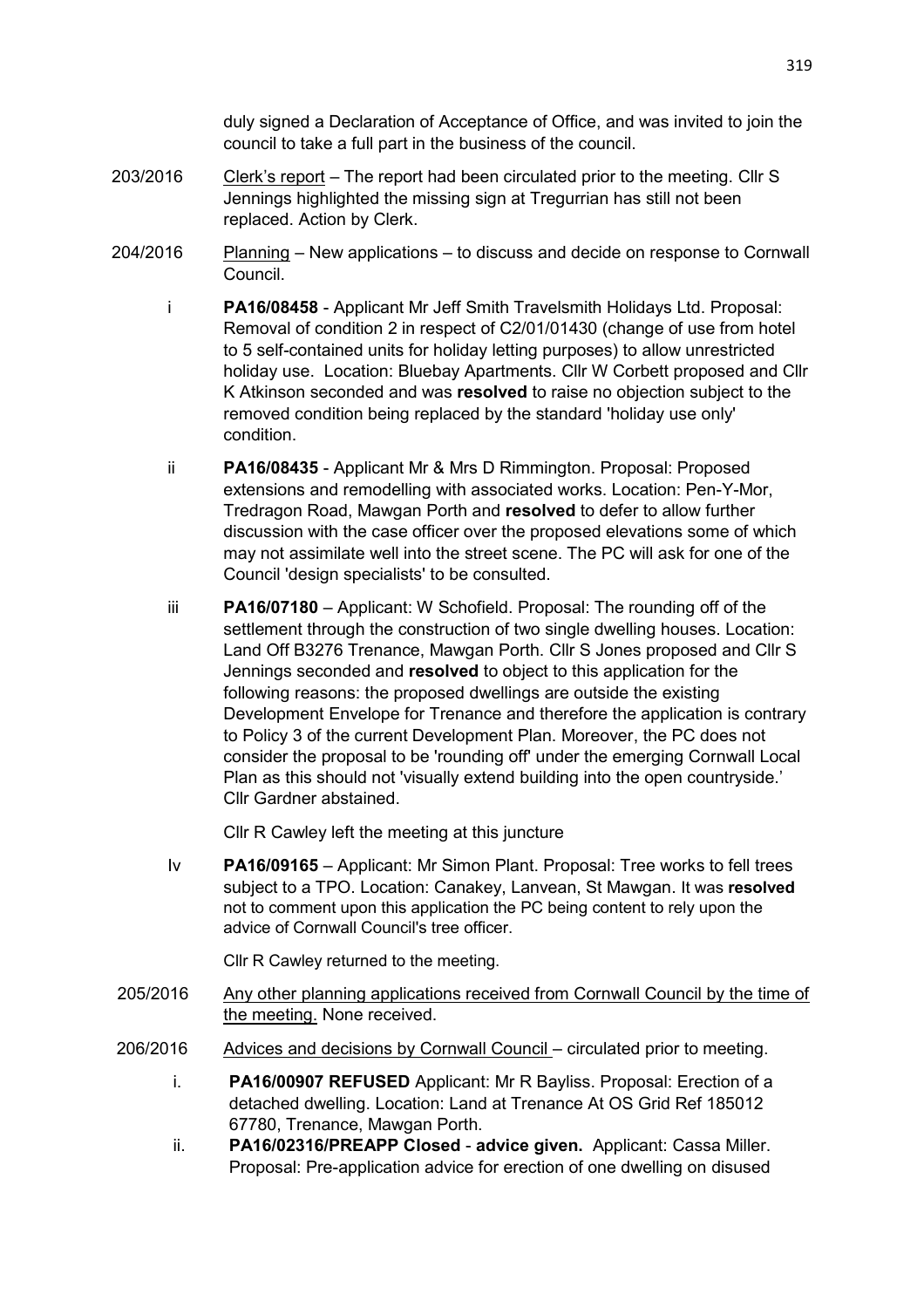vacant land. Location: Land West of Three Corners, Trenance, Mawgan Porth.

- iii. **PA16/07832 Decided not to make a TPO (TCA apps)** Applicant: Mr Terry Thomas Proposal: Tree works to trees within a conservation area - Reduce height of Goat Willow from 6.5m to 4m and Ash from 9m to 5m. Location: Hellings, Lanvean, St Mawgan.
- iv. **PA16/08014 APPROVED** Applicant: Mr A Kingston. Proposal: Proposed extension including balcony. Location: 5 Lanherne Avenue Carloggas St Mawgan.
- 207/2016 Planning Enforcement Issues to refer any new issues and updates –

 Cllr Corbett alerted the PC to a newly erected chalet to the south of St Roche - in an area designated as a Site of Importance for Nature Conservation - which has been referred to the Enforcement Section.

## 208/2016 Burial Ground –

- (a) To approve additional inscription John Louis Chadwick to existing memorial (Audrey Chadwick) – circulated. Cllr Corbett proposed and Cllr R Cawley seconded and it was **resolved** to approve.
- (b) Notice as to Burial Interment of Ashes Edith Jean Britton date confirmed: 24<sup>th</sup> October at 2pm.

### 209/2016 Working groups

- (a) Amenities report circulated. Cllr McKenzie stated that a request to Sovereign Play Equipment to exchange the remaining corroded fittings on the toddler swings (and hopefully junior swings too as those are showing signs of corrosion) has not been actioned. Although, a date is due to be scheduled by 14th October.
- (b) Transport and rights of way to receive report if any. A boulder obstructing a footpath on Gwel an Mor had been reported to Cllr R Cawley, but upon inspection of the footpath no obstruction was found.
- (c) Beach and Environment to receive report if any. Cllr Tavener had notified the PC of his wish to arrange a meeting/discussion regarding a cost estimate for a consultant's report regarding protection of the sand dunes at Mawgan Porth Beach. The results of which would be brought for subsequent discussion at a future PC meeting.
- (d) Specific Issue Neighbourhood Plan Cllr Corbett had brought the motion to propose and discuss the idea of a Specific Issue Neighbourhood Plan.
- 210/2016 St Mawgan Community Hall Since the last meeting, the Chairman has been informed by Mrs Paula Cawley (Hall Committee), that funds are available for repainting the outside of the building, but that it was proving difficult to find a contractor. Cllr Corbett, had therefore requested that a painter he has used, contact Mrs Cawley, and a quote has apparently been submitted. Although, according to Cllr Beryl Cawley, it is unclear as to whether this has been received.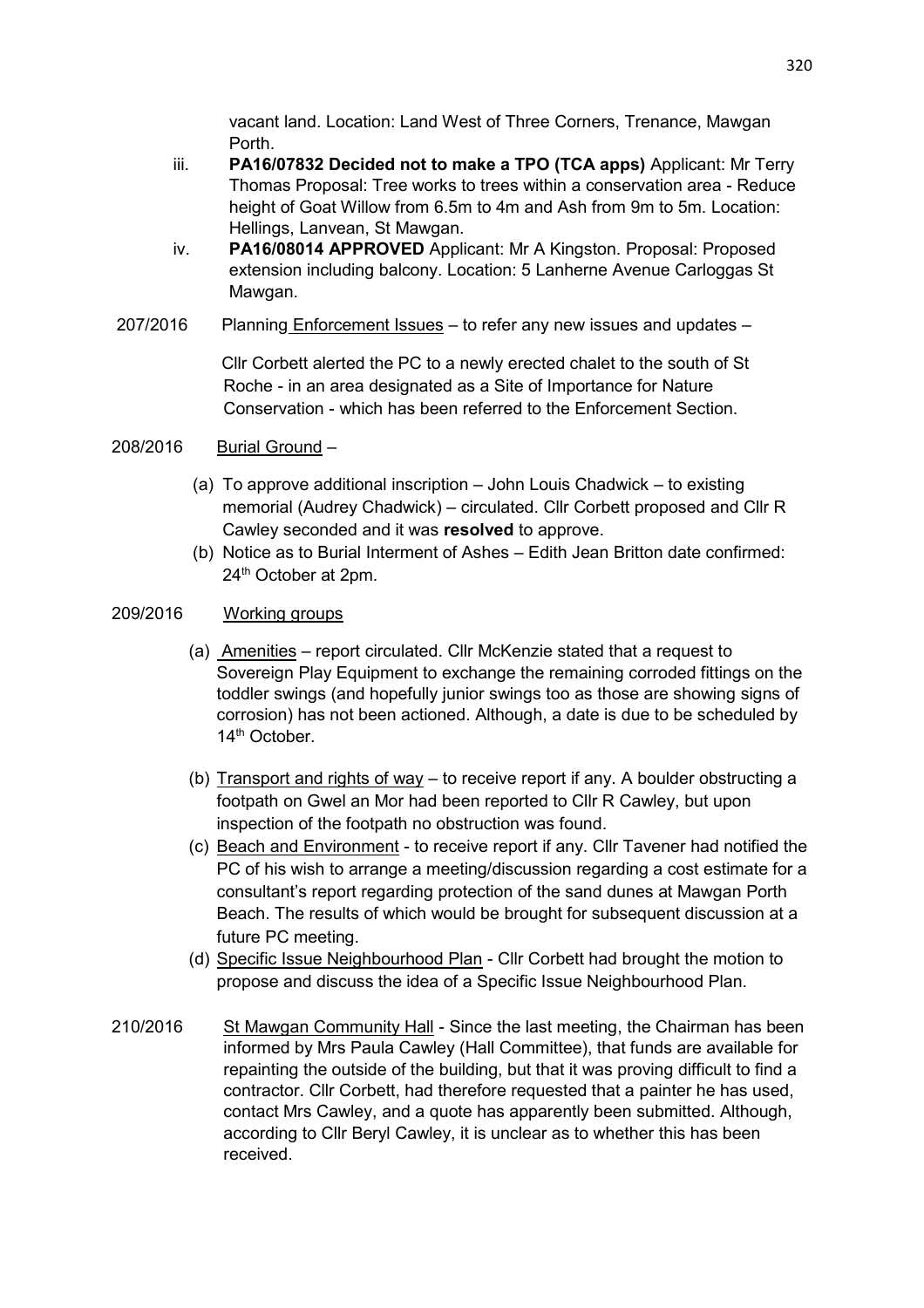It was **resolved** to keep the matter as an agenda item for the time being, and for the clerk to source a copy of the transfer deed, in order to establish the exact responsibilities for the upkeep of the building. Meanwhile, Cllr Corbett and Cllr Beryl Cawley would arrange a meeting with Mrs Paula Cawley, to see how the PC might assist in bringing the external maintenance of the Hall up to standard.

211/2016 Standing Orders: - Code of Conduct – to consider and agree a Policy and Action Procedure outline for acting on Code of Conduct decisions (in accordance with Standing Order 16.d). – Circulated.

Currently Standing Order 16d states:

 *Upon notification by the Unitary Council that a councillor or non councillor with voting rights has breached the council's code of conduct, the council shall consider what, if any, action to take against him/her. Such action excludes disqualification or suspension from office.* 

 Cllr Gardner had previously brought this motion and moved that the PC agreed to create a Policy and Procedure for acting on Code of Conduct decisions. Seconded by Cllr Cawley and **resolved** by the council. A draft arose from points discussed at the September meeting and had been previously circulated, as below:

- i. The Monitoring Officer's decision is to be presented at the next meeting of the council, duly minuted.
- ii. The Parish Council to require the councillor concerned to undertake code of conduct training and confirm to the Clerk when this has been completed.
- iii. To offer for publishing in the St Mawgan-in-Pydar Parish Magazine, the minutes of the said meeting - to include the Monitoring Officer's decision.
- iv. The full judgement to be published onto the parish council website.
- v. Issue a press release of the decision and Sanction to the local press.
- vi. A summary of the Monitoring Officer's decision together with the parish council's response, duly posted onto the 4 parish noticeboards for a period of 1 month, which includes details of the council web site to enable parishioners to navigate to the full judgement.

 After discussion, Cllr Corbett proposed to adopt the six point in the draft document 'en bloc'. Cllr Gardner raised a Point of Order that accepting the motion was not in accordance with Standing Orders. However, the Chair dismissed this, in accordance with Standing Order 1(q). The motion was subsequently seconded by Cllr S Jennings, and it was **resolved** to adopt the six points above, to form a Policy and Action Procedure for acting on Code of Conduct decisions (in accordance with Standing Order 11 (b) and 16 (d). Cllr Gardner abstained.

- 212/2016 Financial Risk Assessment deferred from September. Cllr Atkinson proposed and Cllr W Corbett seconded and it was **resolved** to adopt. Cllr Gardner abstained
- 213/2016 Asset Register deferred from September. Two items had been omitted: 1. Mower Shed and 2. Stainless steel slide on the multiplay. Cllr Atkinson proposed and Cllr S Jennings seconded and it was **resolved** that the Asset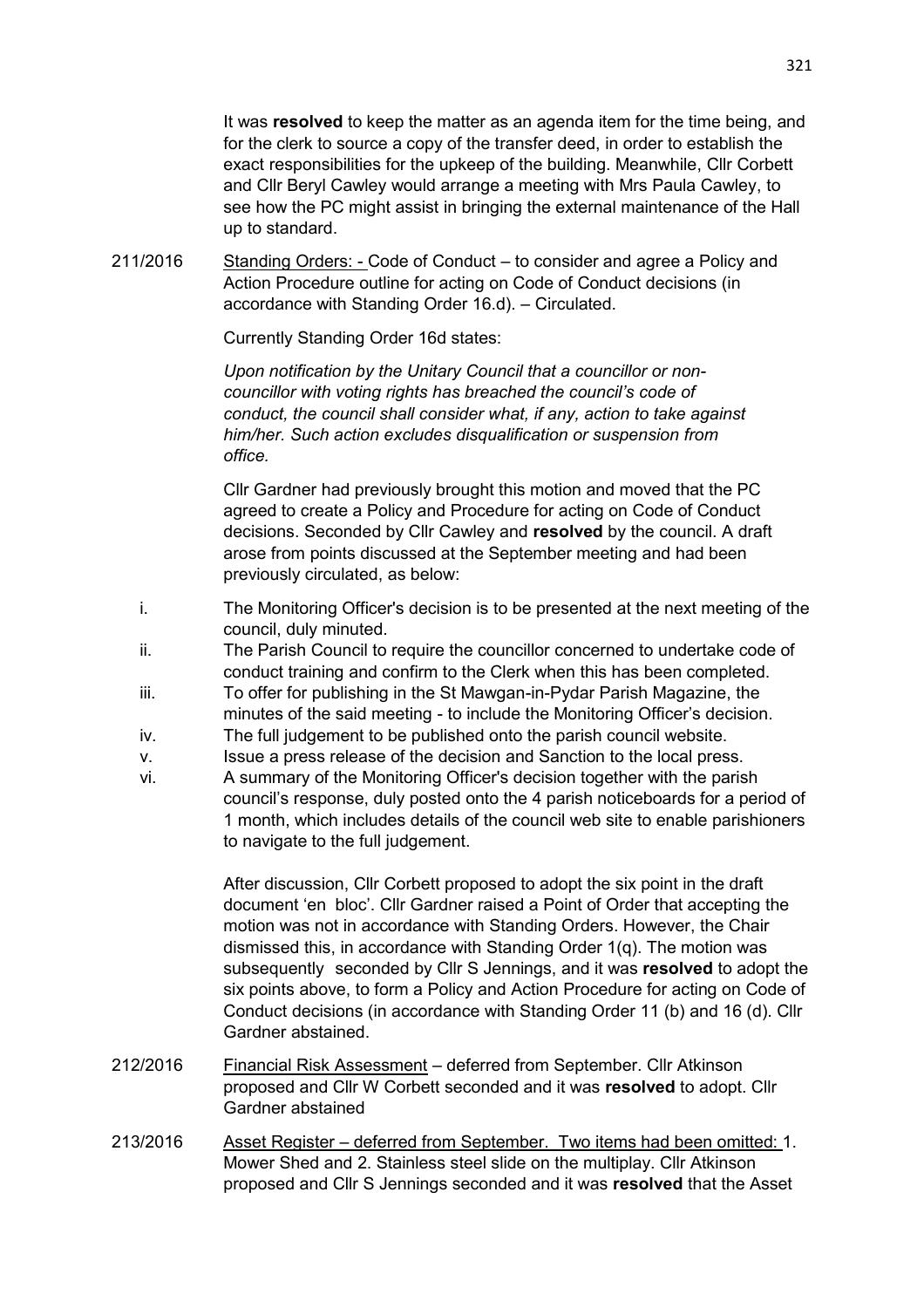Register be adopted and the two omissions added to the Asset Register. Cllr Gardner abstained.

- 214/2016 General Risk Assessment Review deferred from September. Proposed by Cllr S Jennings and seconded by Cllr G Jennings it was **resolved** to adopt. The clerk asked for the Working Groups participation in maintaining the risk assessment around the Parish. Thus, enabling a working document.
- 215/2016 Specific Issue Neighbourhood Plan –To consider the progression and ultimate adoption of a limited issues Neighbourhood Plan in relation to future development in the Parish, and to make any appropriate resolutions.

 Cllr Corbett had brought this motion as he identified the special character of the parish still deserving of additional protection from 'in-filling'. In addition to the importance of land to be identified for affordable housing near to facilities. Cllr McKenzie highlighted the variety of planning applications coming before the PC, and stressed that although efforts to establish a Parish Neighbourhood Plan had failed previously, the PC would look to invite interested parishioners and members of the community. It was resolved for the Planning Working Group led by Chair Cllr K Atkinson to form a Specific Issue Neighbourhood Plan sub-group and remain an Agenda item forthwith.

Cllr Gardner left at this juncture.

- 216/2016 Remembrance Sunday Wreath Agree to purchase. Cllr Corbett highlighted that the donation to the Royal British Legion had been at £50 for some years. Cllr K Atkinson proposed and Cllr G Jennings seconded and it was **resolved** to increase the donation to £75.
- 217/2016 To receive reports from meetings -

Mawgan Porth Hall – an application for Local Devolution Funding has been applied for.

 Newquay Cornwall Airport – Cllr G Jennings reported that due to illness she was unable to attend the meeting, but would seek minutes of the meeting to inform PC of latest developments.

218/2016 Accounts – to approve payment of accounts. Cllr S Jennings proposed and Cllr B Cawley seconded, and it was **resolved** to approve payment of accounts as listed below:

| <b>Name</b>             | <b>Details</b>                                            | Amount  |        |
|-------------------------|-----------------------------------------------------------|---------|--------|
| A Hayne                 | Clerk's Salary - September<br>National Pay Scale Award    | £642.33 |        |
|                         | back-dated arrears May - September                        | 31.65   |        |
|                         | Home as office                                            | 15.00   |        |
|                         | <b>Travelling expenses</b>                                | 38.00   |        |
|                         | Expenses: stationery/consumables/                         | 15.46   | 742.44 |
| <b>Bubb Maintenance</b> | September: Maintenance<br>Expenses September: c/f October | £980.00 |        |